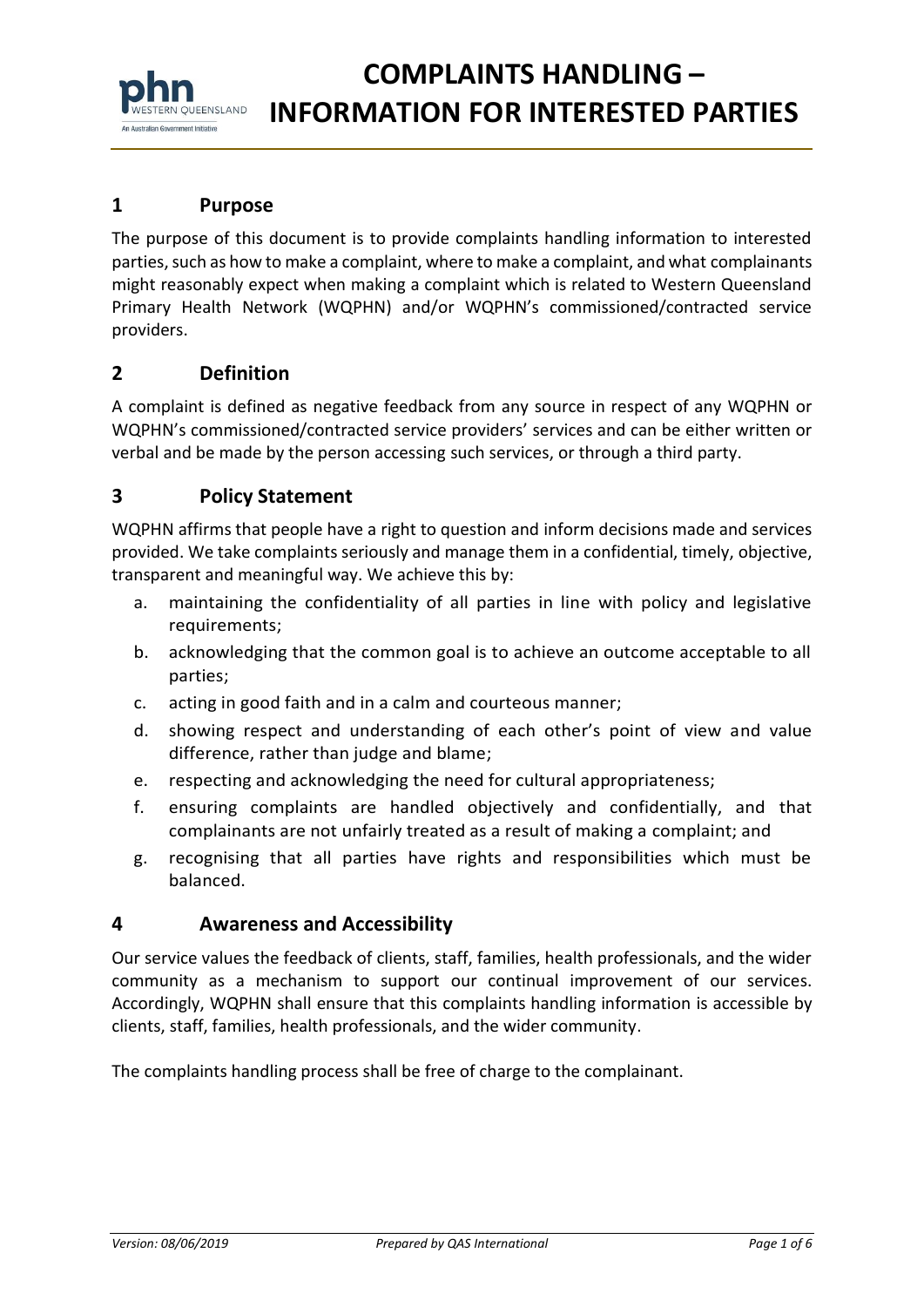

## **5 Complainant will Not be Disadvantaged**

WQPHN, and its commissioned/contracted service providers, shall not cease providing a complainant with services; shall not refuse the complainant with access to those goods or services; or otherwise recriminate against any complainant, because they have made a complaint to, or about WQPHN or WQPHN's commissioned/contracted service provider/s. This does not, however, preclude WQPHN from taking necessary action to ensure service continuity and quality and safety of care.

### **6 How to make a Complaint**

Complaint can be made by completing a WQPHN Feedback form, which is available from any member of WQPHN staff and can be accessed via WQPHN website: <https://www.wqphn.com.au/>

NOTE: Complainants will be asked to put their concerns in writing and provide all relevant supporting documentation.

#### **7 Responsiveness**

All complaints will be acknowledged and responded to as soon as practicable. Our aim is to acknowledge receipt of complaints within three business days of receipt.

Complaints will be dealt with in a timely manner and complainants will be kept informed about the progress of their complaint and anticipated timeframes.

WQPHN, shall endeavour to resolve/close out complaints, wherever practicable, within 35 business days.

Allegations of suspected harm, or risk of harm to a person, or possible victims of crime, will be actioned immediately by urgent referral, or reporting to the relevant agency.

#### **8 Confidential**

Personally identifiable information concerning the complainant shall be available where needed, but only for the purposes of addressing the complaint within WQPHN, or WQPHN's contracted service providers, and personal information shall be actively protected from disclosure, unless the complainant expressly consents to its disclosure, or disclosure is required by law.

#### **9 Managing the Complaint**

Where possible complaints will be dealt with as quickly as possible, by a senior manager, referred to as WQPHN's Complaints Handling Management Representative, who is appointed by the WQPHN Chief Executive Officer (CEO).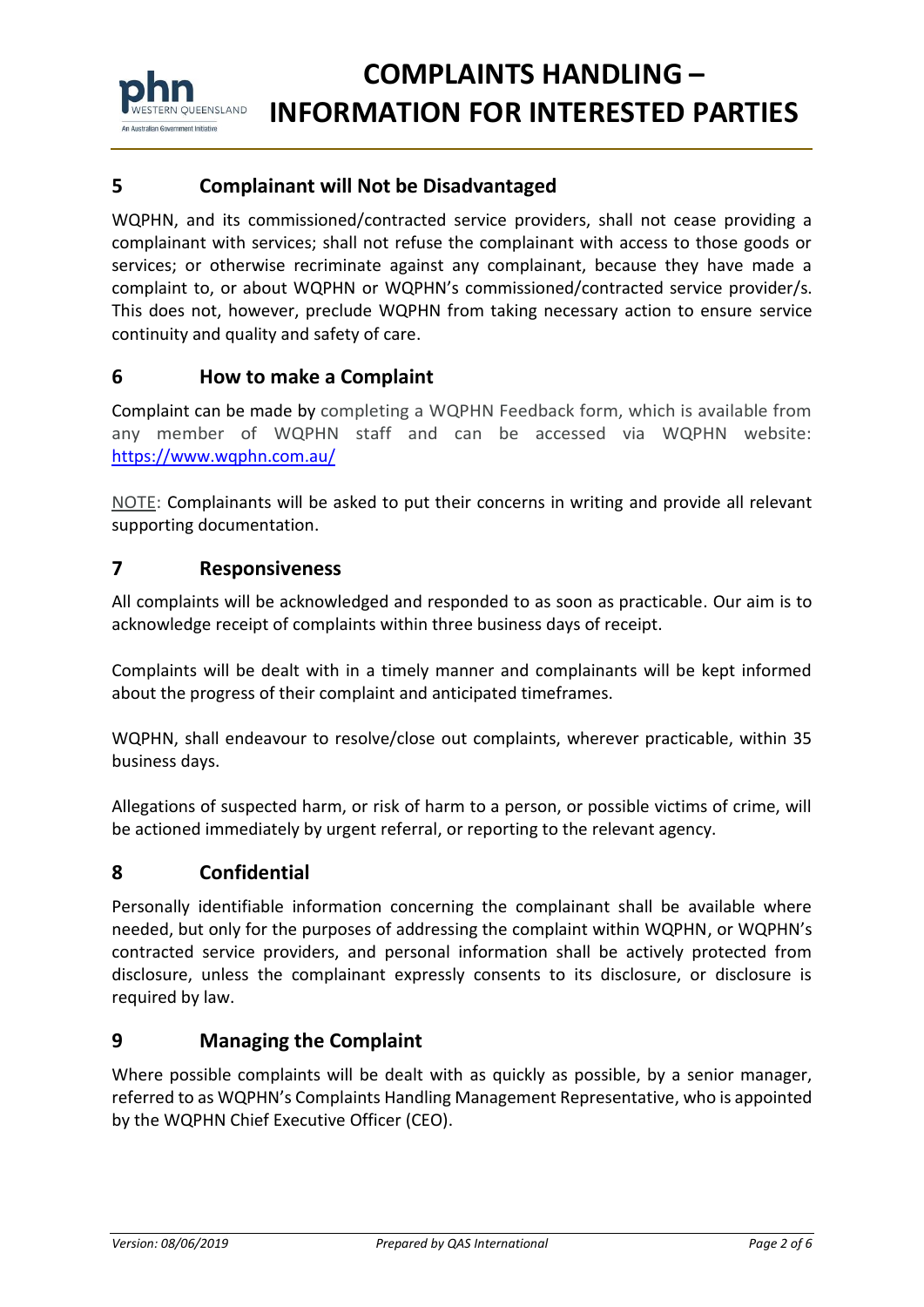

# **COMPLAINTS HANDLING – INFORMATION FOR INTERESTED PARTIES**

Where the WQPHN Complaints Handling Management Representative believes they will have to share a confidence with another person or clinical commissioned service provider in order to resolve an issue, or the nature of a complaint requires that a third party has to be informed in order to meet legislative requirements, they will inform the complainant, or the client's carer or family (as applicable) of the need prior to any further discussions on the matter.

The complaint will be documented and any notifiable requirements in relation to the complaint considered.

The complainant will normally be asked to provide information regarding how the situation could be rectified to their satisfaction.

If possible, the problem will be resolved as soon as reasonably practicable. If this is not possible, the complainant will be advised that the issue will be given high priority and dealt with as soon as possible.

WQPHN's corrective action decision/s shall be tailored to the nature and severity of the complaint and must be subject to any statutory requirements. To address a complaint, WQPHN may:

- a. assess the claims made in the complaint;
- b. gather relevant information concerning the complaint;
- c. investigate and assess relevant information to the complaint;
- d. refer the complaint to an independent external party (as required) to investigate, assess, and conduct an independent review of relevant information to the complaint, providing a recommended respond to the complaint; and/or
- e. escalate the complaint to the relevant Department of Health departmental executive officer (as appropriate).

Where mediation is required all parties will have the right to agree to the appointment of the mediator.

Serious matters, such as the following, are to be immediately brought to the attention of the WQPHN CEO:

- a. the safety, health or wellbeing of a person using the service was, or is, being compromised while that person is, or was, being consulted by a WQPHN commissioned/contracted Health Professional; and/or
- b. relevant legislation has been contravened.

The WQPHN CEO will take the lead in having such matters investigated and dealt with in a timely manner.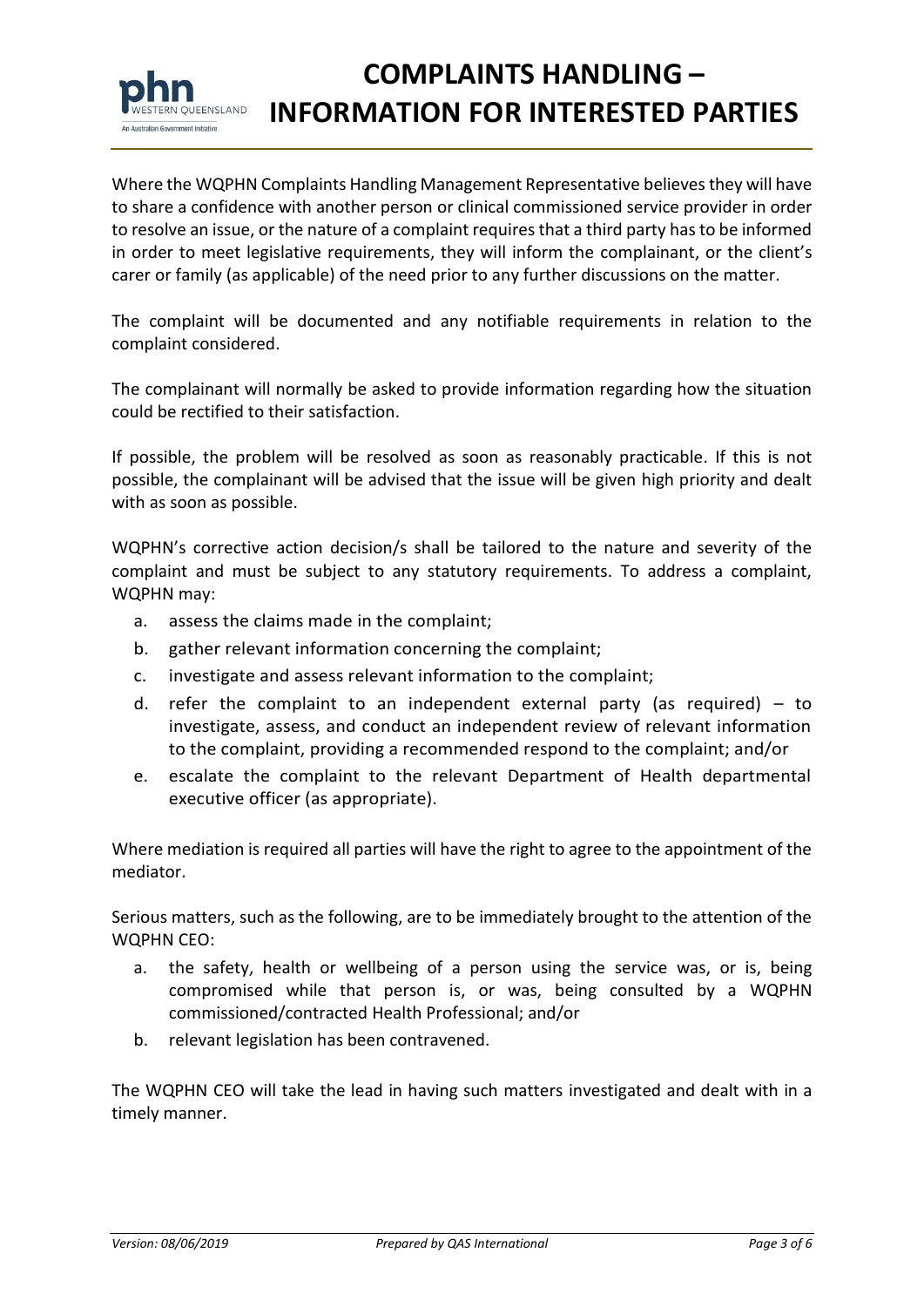

### **10 Follow-Up and Review**

Each complaint will be viewed as an opportunity for improvement. After the complaint has been dealt with, WQPHN will analyse the complaint to determine if any policy or procedural changes need to be implemented.

The WQPHN CEO, or delegated Complaints Handling Management Representative, will follow-up to confirm that complaints have been successfully resolved to relevant parties' satisfaction.

Complainants will be contacted by the Complaints Handling Management Representative to determine if they were satisfied with the way the issue was resolved, and other relevant parties will be also be consulted about the outcome from a service delivery perspective.

#### **11 Monitoring, Evaluation and Review**

Through the WQPHN Quality Management System internal auditing process, this policy will be reviewed to ensure compliance with legislative requirements, and unless deemed necessary through the identification of practice gaps, WQPHN will review this policy annually. The review processes will seek to identify and address any systematic barriers to complaints, and feedback mechanisms, with a view to continual improvement.

Complainants feedback shall be used as an input into the review process.

#### **12 Complainant's Right of Appeal**

If you are not satisfied with our decision and the outcome, you are entitled to seek review of the outcome of your complaint. An application to have your decision internally reviewed must be made to WQPHN within 20 business days of the date of the letter communicating the original decision.

When a review is requested by a complainant, an internal review will be conducted by an Executive Manager, or external agent, who was not involved in the original investigation and assessment of the complaint.

Complainants are to be made aware that:

- a. such a review is not a new investigation of their complaint;
- b. the review process will consider:
	- i. the process adopted by the original investigating officer and whether it was appropriate to identify the validity of the complaint and where applicable, address the concerns raised; and
	- ii. the merit of the conclusions and whether they were clearly and appropriately explained to the complainant; and
- c. the second review will finalise the complaint (subject to the finalisation of any additional matters referred back to the Complaints Handling Management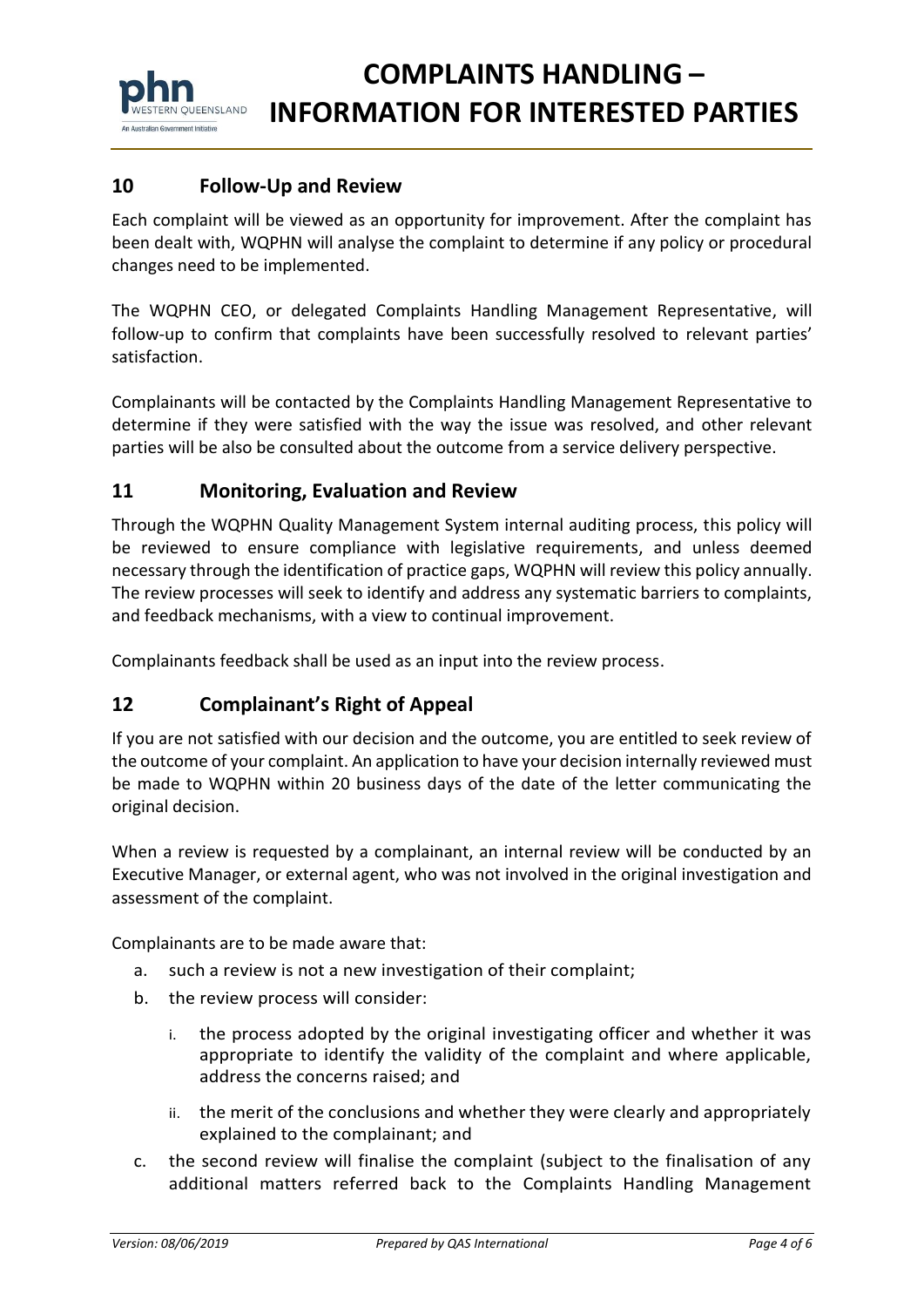

## **COMPLAINTS HANDLING – INFORMATION FOR INTERESTED PARTIES**

Representatives for consideration); and

d. complainants may also choose to directly engage with an external body, such as the [Commonwealth Ombudsman](http://www.ombudsman.gov.au/) (see contact details below) to seek a review of WQPHN's handling and/or the outcome of the complaint.

If you are still dissatisfied with your treatment, after receiving our response, you can contact the Qld Office of the Health Ombudsman (see contact details below):

#### **13 Health Ombudsman**

**Telephone**: 133 OHO (133646)

**Address**: PO Box 13281, George Street, Brisbane, QLD 4003

**Website**: [https://www.oho.qld.gov.au](https://www.oho.qld.gov.au/)

**Support**: If required, appropriate support is provided to complainants using our services to assist them make a complaint to an external body (e.g. communication support such as interpreters).

Complainants may also wish to view the Australian Government's Department of Health Primary Health Network Program Complaints Policy at the following:

<http://www.health.gov.au/internet/main/publishing.nsf/Content/PHN-Program-Complaints-Policy>